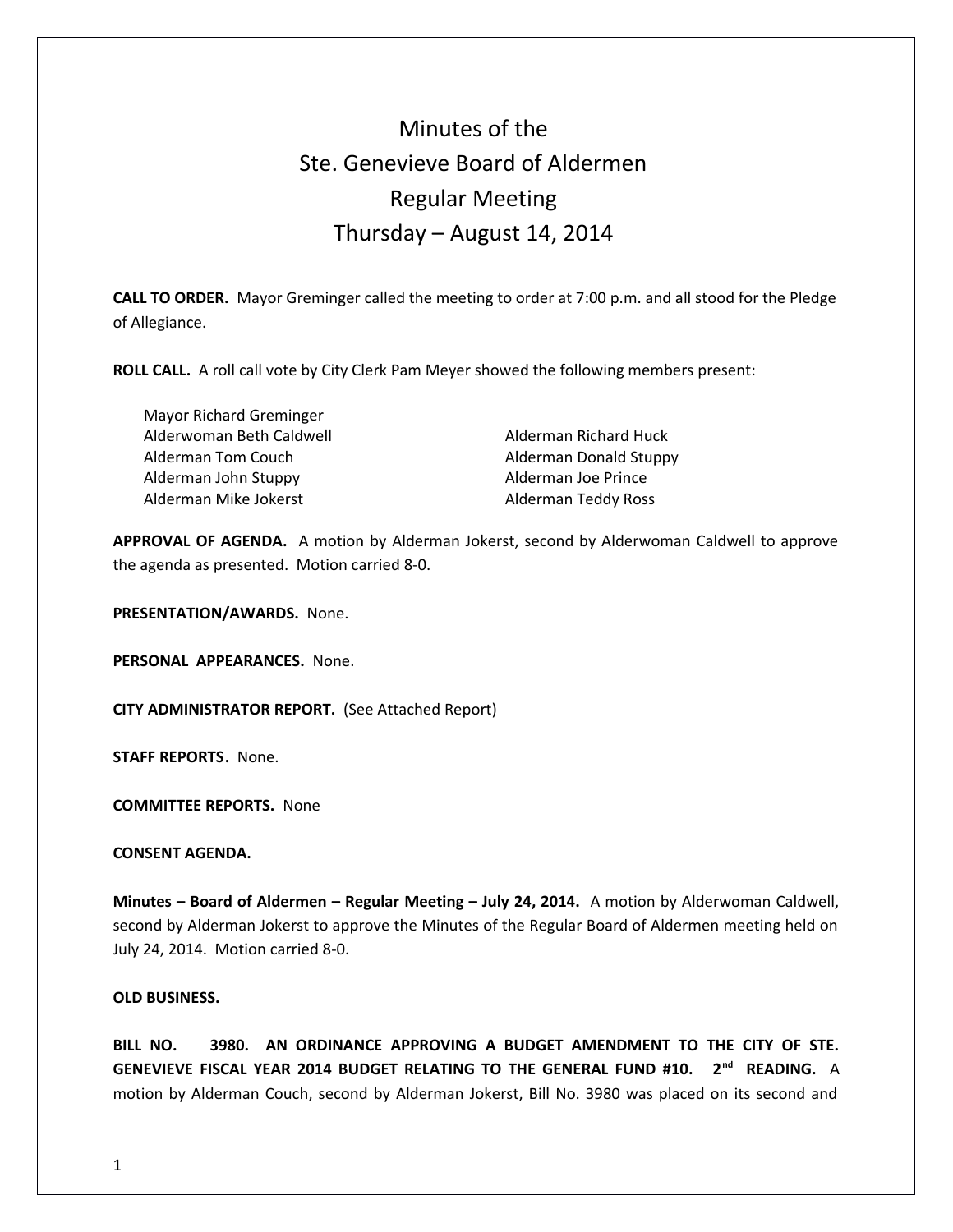final reading, read by title only, considered and passed by a roll call vote as follows: Ayes: Alderwoman Beth Caldwell, Alderman Tom Couch, Alderman John Stuppy, Alderman Mike Jokerst, Alderman Richard Huck, Alderman Donald Stuppy, Alderman Joe Prince, and Alderman Teddy Ross. Nays: None Motion carried 8-0. Thereupon Bill No. 3980 was declared Ordinance No. 3921 signed by the Mayor and attested by the City Clerk.

At this time general discussion occurred regarding Bill No. 3981 amongst the Mayor and Board members.

**BILL NO. 3981.** AN ORDINANCE CALLING A BOND ELECTION IN THE CITY OF STE. GENEVIEVE , MISSOURI AND AUTHORIZING CERTAIN ACTIONS IN CONNECTION THEREWITH. **2** 2<sup>nd</sup> READING. A motion by Alderman Jokerst, no second, motion dies due to lack of second.

## **NEW BUSINESS.**

**BILL NO. 3983. AN ORDINANCE AUTHORIZING THE MAYOR TO ENTER INTO A THREE PARTY PAYMENT AGREEMENT WITH MISSOURI DEPARTMENT OF NATURAL RESOURCES AND COCHRAN ENGINEERING FOR AN ENGINEERING SERVICES REPORT. 1st READING.** A motion by Alderman J. Stuppy, second by Alderman Ross, Bill No. 3983 was placed on its first reading, read by title only, considered and passed with an 8-0 vote of the Board of Aldermen.

**BILL NO. 3984. AN ORDINANCE OF THE CITY OF STE. GENEVIEVE, MISSOURI, TO ESTABLISH A PROCEDURE TO DISCLOSE POTENTIAL CONFLICTS OF INTEREST AND SUBSTANTIAL INTERESTS FOR CERTAIN OFFICIALS. 1st READING.** A motion by Alderman Huck, second by Alderman Couch, Bill No. 3984was placed on its first reading, read by title only, considered and passed with an 8-0 vote of the Board of Aldermen. A motion by Alderwoman Caldwell, second by Alderman Couch, to proceed with the second and final reading of Bill No. 3984. Motion carried 8-0. A motion by Alderwoman Caldwell, second by Alderman J. Stuppy, Bill No. 3984 was placed on its second and final reading, read by title only, considered and passed by a roll call vote as follows: Ayes: Alderwoman Beth Caldwell, Alderman Tom Couch, Alderman John Stuppy, Alderman Mike Jokerst, Alderman Richard Huck, Alderman Donald Stuppy, Alderman Joe Prince, and Alderman Teddy Ross. Nays: None Motion carried 8-0. Thereupon Bill No. 3984 was declared Ordinance No. 3922 signed by the Mayor and attested by the City Clerk.

#### **PUBLIC COMMENTS.**

**Bill Fischer –** Addressed the Mayor and Board and voiced his opinion that the ISO rating is a total scam and that it has no effect on insurance rates. Mr. Fischer also suggested that the Fire Department do what other fire departments in the area do and raise the money itself instead.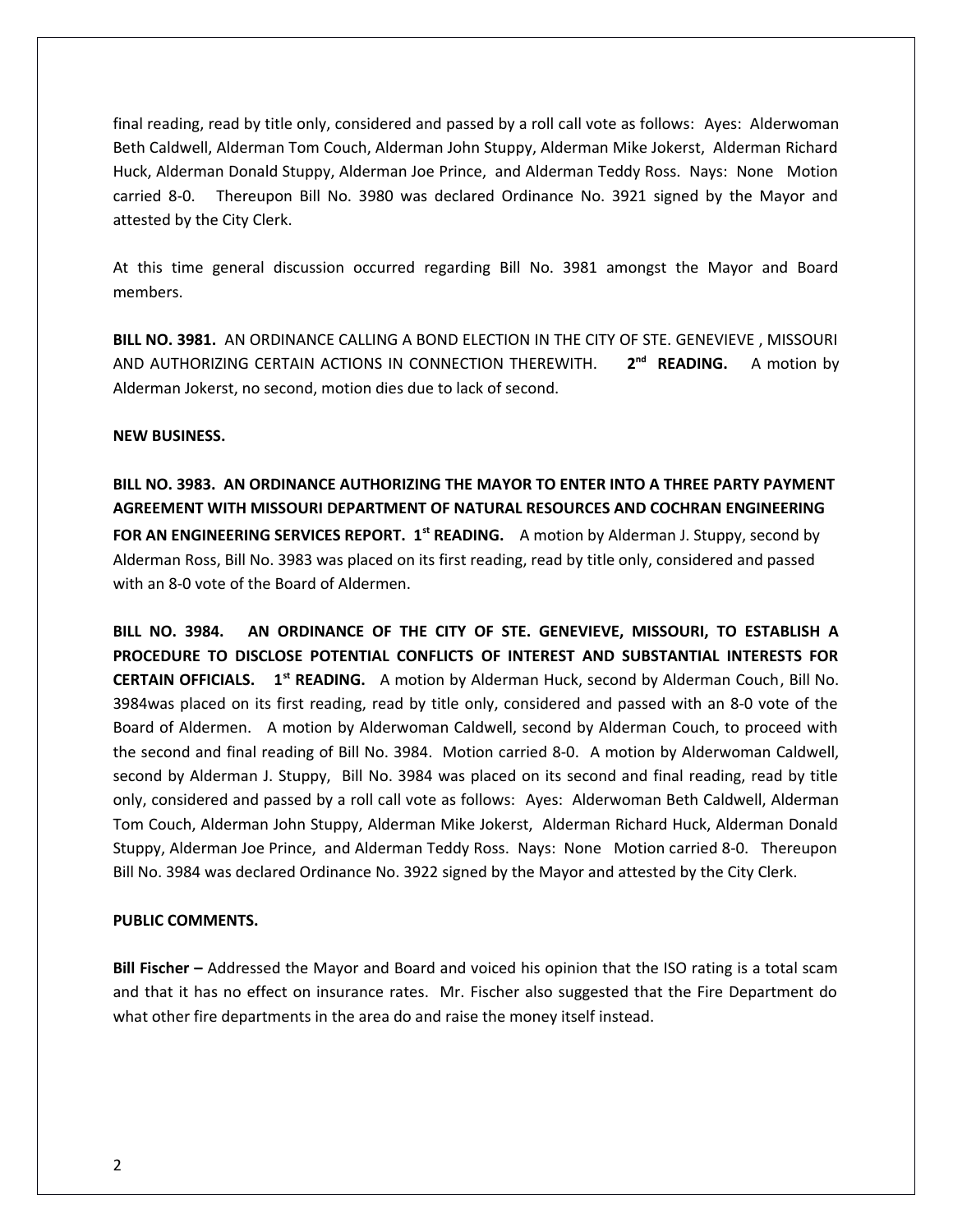**Carl Wehner – 1158 Valle Spring Trail –** Addressed the Mayor and Board asking whom is pushing for the new ladder truck? He also stated that City Administrator Martin Toma stated that there had been pledges made by local business' but the names and amounts were never made public.

**Robert Browne – 498 Merchant Street –**Mr. Browne addressed the Mayor and Board and thanked City leaders who have helped him and stated that there is light at the end of the tunnel. Mr. Browne also asked City leaders to consider making Fifth Street one way from Jefferson to Market one way? It is currently no parking on the West Side of the street.

**Wayne Vogt – 486 Merchant Street –** Mr. Vogt is a neighbor to Mr. Browne and he addressed the Mayor and Board concerning how long the situation with Mr. Browne and the juveniles has gone on. Mr. Vogt stated he feels like the City is letting juveniles (teenagers) dominate the neighborhood. Mr. Vogt is afraid of what may happen if law enforcement does not get a handle on the situation now.

## **OTHER BUSINESS.**

**Approval of a liquor license for Dollar General, 21040 Hwy 32 to sell all kinds of intoxicating liquor in the original package. (No Sunday Sales)** A motion by Alderman Jokerst, second by Alderman J. Stuppy to approve the liquor license request for Dollar General Store located at 21040 Hwy 32. Motion carried 8-0.

### **MAYOR/BOARD OF ALDERMEN COMMUNICATION.**

Alderman John Stuppy asked why D.W.I.'s that are given by City Police officers were being prosecuted through the county. Alderman Stuppy stated he feels like the City is missing out on revenue by not handling the cases through the City. Chief Bennett stated that the topic has been under discussion and requires some follow up between the police department and the prosecutor's office. Chief Bennett stated that hopefully soon all DWI's that can be run through the City will be.

Alderman Donnie Stuppy asked what the proper procedure is on notifying customers of a water main break. Steve Wilson with Alliance Water Resources explained the procedures that are routinely followed. It was also suggested that the City look into possibly contacting residents through the reverse 911 if possible. Chief Bennett was going to check with 911 officials to see if it's even a possibility?

**EXECUTIVE/CLOSED SESSION.** A motion by Alderman D. Stuppy, second by Alderwoman Caldwell to go into closed session to discussion real estate acquisition matters as authorized by Section 610.021(2), RSMO. Motion Carried 8-0 with the following roll call vote: Ayes: Alderwoman Beth Caldwell, Alderman Tom Couch, Alderman John Stuppy, Alderman Mike Jokerst, Alderman Richard Huck, Alderman Donald Stuppy, Alderman Joe Prince, and Alderman Teddy Ross. Nays: None 8:04 p.m.

A motion by Alderman Huck, second by Alderwoman Caldwell to come out of closed session. Motion carried 8-0 with the following roll call vote: Ayes: Alderwoman Beth Caldwell, Alderman Tom Couch,